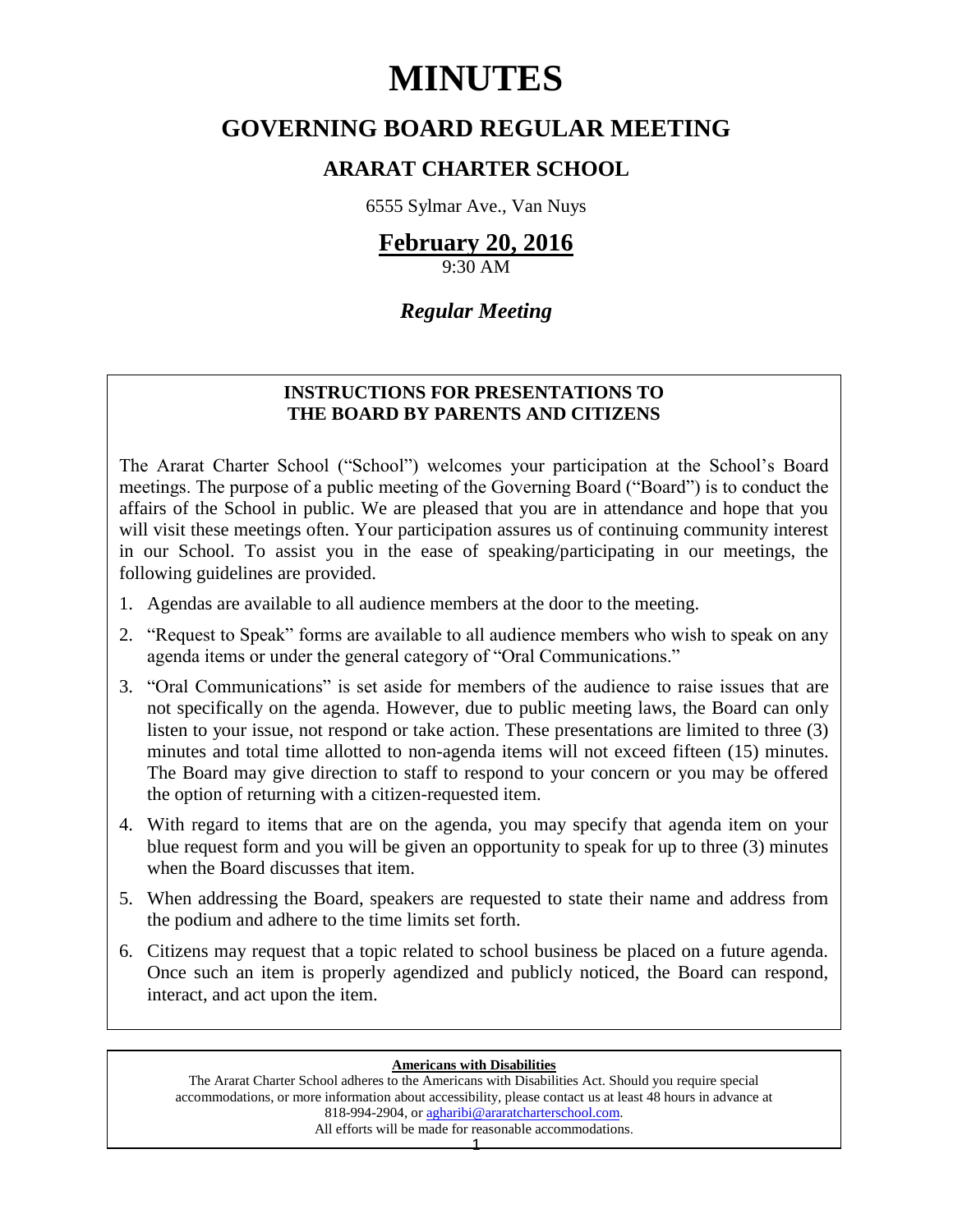### **I. OPEN SESSION**

## **A. CALL TO ORDER:**

Meeting was called to order by Board Chairperson, Dr. Berjouhi Koukeyan at 9:35 am.

#### **B. ROLL CALL**

| Present | Absent |
|---------|--------|
|         |        |
|         |        |
|         |        |
|         |        |
|         |        |
|         |        |
|         |        |
|         |        |
|         |        |

## **C. APPROVAL OF MINUTES OF BOARD MEETING OF JANUARY 23, 2016** The minutes of January 23, 2016 meeting was approved unanimously. Moved by: Mr. Henderson Seconded by: Dr. Karayan Vote: Approved Unanimously

## **II. COMMUNICATIONS**

#### **A. ORAL COMMUNICATIONS:**

*Non-agenda items: no individual presentation shall be for more than three (3) minutes and the total time for this purpose shall not exceed fifteen (15) minutes. Ordinarily, Board members will not respond to presentations and no action can be taken. However, the Board may give direction to staff following a presentation.*

## **B. FOR INFORMATION: CHAIRPERSON'S REPORT**. (Attachment)

- **1. Update Regarding the Leasing/Purchasing and Financing of a Facility:** Dr. Koukeyan reported that RED Hook has identified a sight located at 7510 Hazeltine Ave., in Van Nuys. This site is for sale and the board members are encouraged to stop by and take a look. Red Hook recommended that the board explore the possibility of requesting Material Change in the maximum enrollment of the school. This is a major factor in determining the size of the facility to be acquired. LAUSD Regulations state that if a school is increasing its enrollment by 20% or 100 students, whichever is less, and the school is using its own facility, then a material revision is not required for this increase. Increases beyond this guideline, will require Material Revisions. At the January board meeting, the board indicated that it would be much better to find a place that could be renovated or built on an empty lot. The board expressed concerns regarding tearing down an existing building in order to build the school. The principal communicated this to Red Hook and provided additional information in regards to the parameters of the area. Thus far no new property has been suggested by Red Hook. Mr. Villela will suggest the location of the Pinecrest schools as a possible site for RedHook to investigate.
- **2. Update on the Diversity Plan:** With respect to diversity with certificated Faculty, the five year plan calls for a 3% annual increase for PHBAO to achieve 66%-34% ratio within five years. The 2015-16 ratio in this category is 87.5% White/Other and 12.5% PHBAO. With respect to the student population, ACS will increase its PHBAO students by 4% annually to achieve the goal of increasing from 10% to 30% and decreasing the Other White students from 90% to 70% over the next five years. The 2015-16 ratio is 88.52% White/Other and 11.47% PHBAO.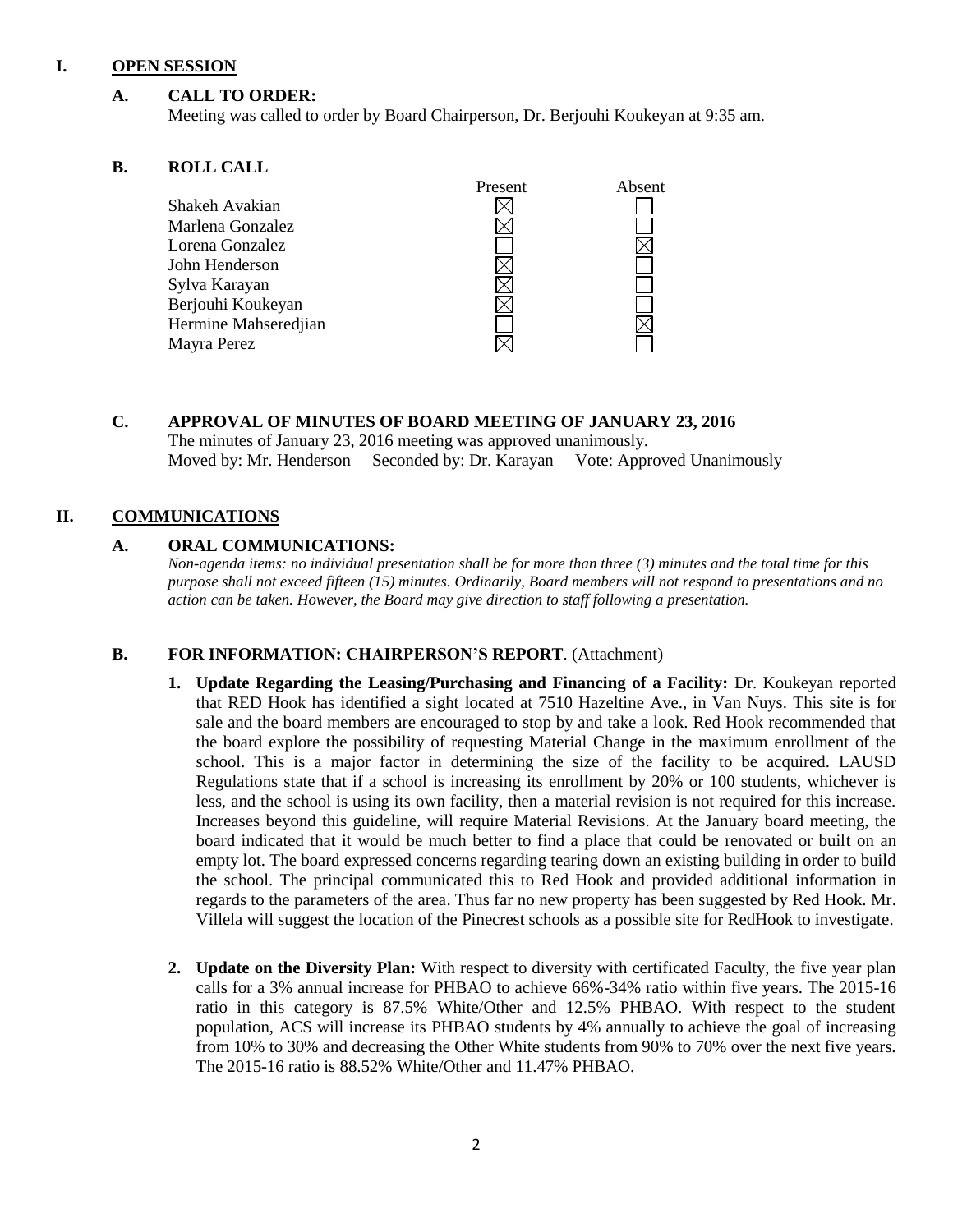The Diversity Committee met on January 23, 2016, and reported back to the board. The focus of the meeting was to increase student diversity and a community outreach plan and development of Facebook. The next meeting was scheduled for today, February 20, at 8:30 am.

Dr. Perez gave a detailed report on the Diversity Committee's meeting and stated that the committee is nominating Mrs. Denise Paquing Morotaya as the Public Relation Officer pending board's approval. The committee will meet again on Saturday, March 19, 2016, at 8:30 am,

- **3. WASC Update:** WASC accreditation is a self-study process whereby the Western Association of Schools and Colleges acknowledges the effectiveness of a school's instructional programs, governance, leadership and resources. This process is a must for high schools and most colleges. In the public school system, elementary and middle schools do not seek WASC accreditation. However, elementary charter schools have the option of seeking WASC accreditation. Three years ago the school sought and received WASC Certification. This time, we are seeking full accreditation. The WASC self-study report was completed and approved by the board at its September board meeting. The WASC team completed its visit on November 16-18. At the end of January 2016, the school received its six (6) year accreditation with one day visit in three years. We can use the WASC accreditation on all our correspondence.
- **4. Update on Form 700:** All board members need to complete Form 700 and bring it to the February meeting. New members, if you have any questions contact board chairperson, Berjouhi Koukeyan. This form was included in the January Board packet. REMEMBER TO SIGN YOUR NAME IN BLUE INK!!!

## **C. FOR INFORMATION: PRINCIPAL'S REPORT.** (Attachment)

*This is a presentation of information that has occurred since the previous Board meeting. (Per attached report)*

#### **1. Update on Calendar of Events**

- There will be a Parent Information Meeting for  $5<sup>th</sup>$  grade overnight field trip to Riley's Farm on February 4, 2016
- Awards Assembly are scheduled for Wednesday February 24, 2016
- Interim Block Assessments has been scheduled for February 22 thru March 17
- Parent Involvement Committee will meet on February 26, 2016

#### **2. Update on School Activities**

- School raised \$700.00 at a PIC organized fundraising January 29, 2016 at Skateland
- The Winter Wonderland Dance ( $5<sup>th</sup>$  Grade Fundraiser) raised \$500.00. It was held on February 5, 2016.
- On February 12, 2016 the Krispy Cream Donut Sale raised \$200.00
- There will be a community give back fundraising form February 8 thru 19 for Pennies for Patients: Since 1994, millions of dollars have been raised in pennies and other spare change by more than 10 million elementary, middle and high school students throughout the country. The funds, collected during a three-week period, benefit The Leukemia & Lymphoma Society. Ararat Charter School goal is to raise \$3500.00
- Field Trips: Here is a list of field trips
	- $\circ$  February 11, 2016 2<sup>nd</sup> Grade Field Trip Star Eco System
	- o February 11, 2016 3<sup>rd</sup> Grade Glendale Community College
	- $\circ$  February 18-19, 2016 5<sup>th</sup> Grade Riley's Farm Overnight Field Trip
	- o February 22, 2016 4<sup>th</sup> Grade San Fernando Mission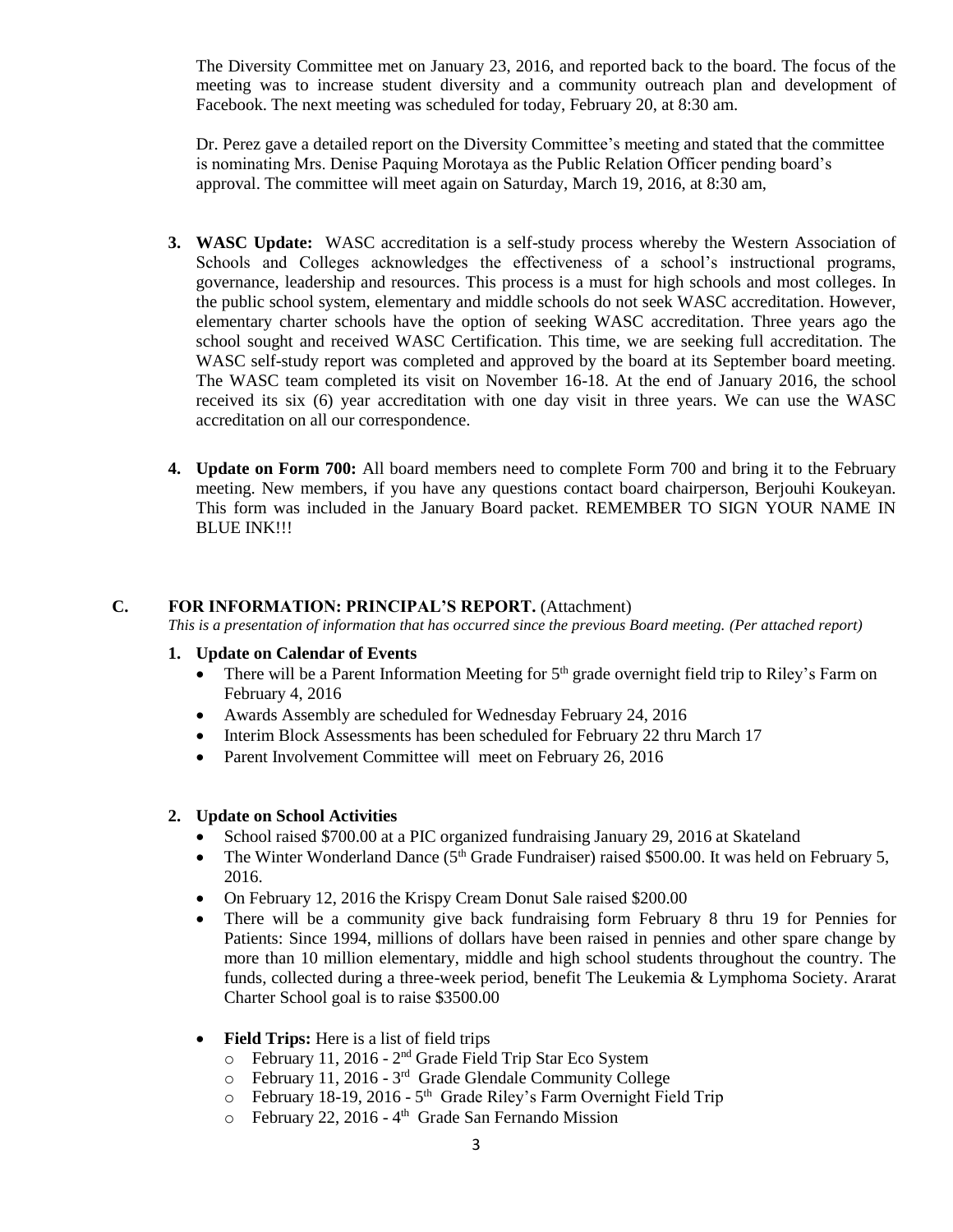- **Local School Wellness Policy:** On December 13, 2010, President Obama signed the [Healthy,](http://www.gpo.gov/fdsys/pkg/PLAW-111publ296/pdf/PLAW-111publ296.pdf)  [Hunger-Free Kids Act of 2010 \(HHFKA\)](http://www.gpo.gov/fdsys/pkg/PLAW-111publ296/pdf/PLAW-111publ296.pdf) reauthorizing the Child Nutrition Programs. Section 204 added Section 9A to the Richard B. Russell National School Lunch Act (Title 42, U.S. Code 1758b), Local School Wellness Policy Implementation. The provisions enhanced the previous Local School Wellness Policy requirements, strengthening requirements for ongoing implementation, assessment, and public reporting of wellness policies and expanding the team of collaborators participating in the wellness policy development to include more members from the community.
- **3. Facilities:** RedHook has requested that we submit a map of preferred areas in the Van Nuys and North Hollywood area. We have submitted these areas to Red Hook and are waiting for additional properties to be sent to us.

# **4. Audits, Reviews, & Mandated Reporting**

- **DVR Update-** A meeting was held on January 28, 2016 in order for LAUSD to provide written report about DVR findings. We were informed what documents needed to be submitted in order to address corrective actions. We have received a letter from the Special Ed department of LAUSD noting that our corrective action documents were received. It was also noted that all items are compliant and no additional documentation is required.
- **SARC-** Submitted to the State Board of Education for approval.

# **D. FOR INFORMATION: FINANCIAL REPORT**

*This is an update from what has transpired since the last board meeting.*

- **1. Budget to Date Update from Edtec:** Kristin Dietz gave a comprehensive financial update as of January 2016.
	- 2015-16 Forecast Update
	- Financial Summary
	- Revenue & Expense Forecast Changes
	- Cash Flow Forecast
	- Balance Sheet Summary
	- Exhibits
	- Check Register–January
	- Budget vs. Actual Detail
	- **2. Accounting Policy:** A revised policy has been presented for review. (See attached)
	- **3. Selection of the auditors:** Principal will to reach out to Wilkinson and a couple of other accounting firms for a PRO
	- **4. Food services**: Mrs. Dietz stated that it is time to look into different vendors it if schools chooses to opt out with LAUSD food services.
	- **5. Check register:** It was decided that due to the new Financial Policy and AP approval procedure, the check register will become a separate consent agenda item that board will approve during every regular meeting. Also the Co-Treasurer's signature will be added to the main bank account and both treasurer and Co-Treasurer will receive notification to approve the weekly AP batches.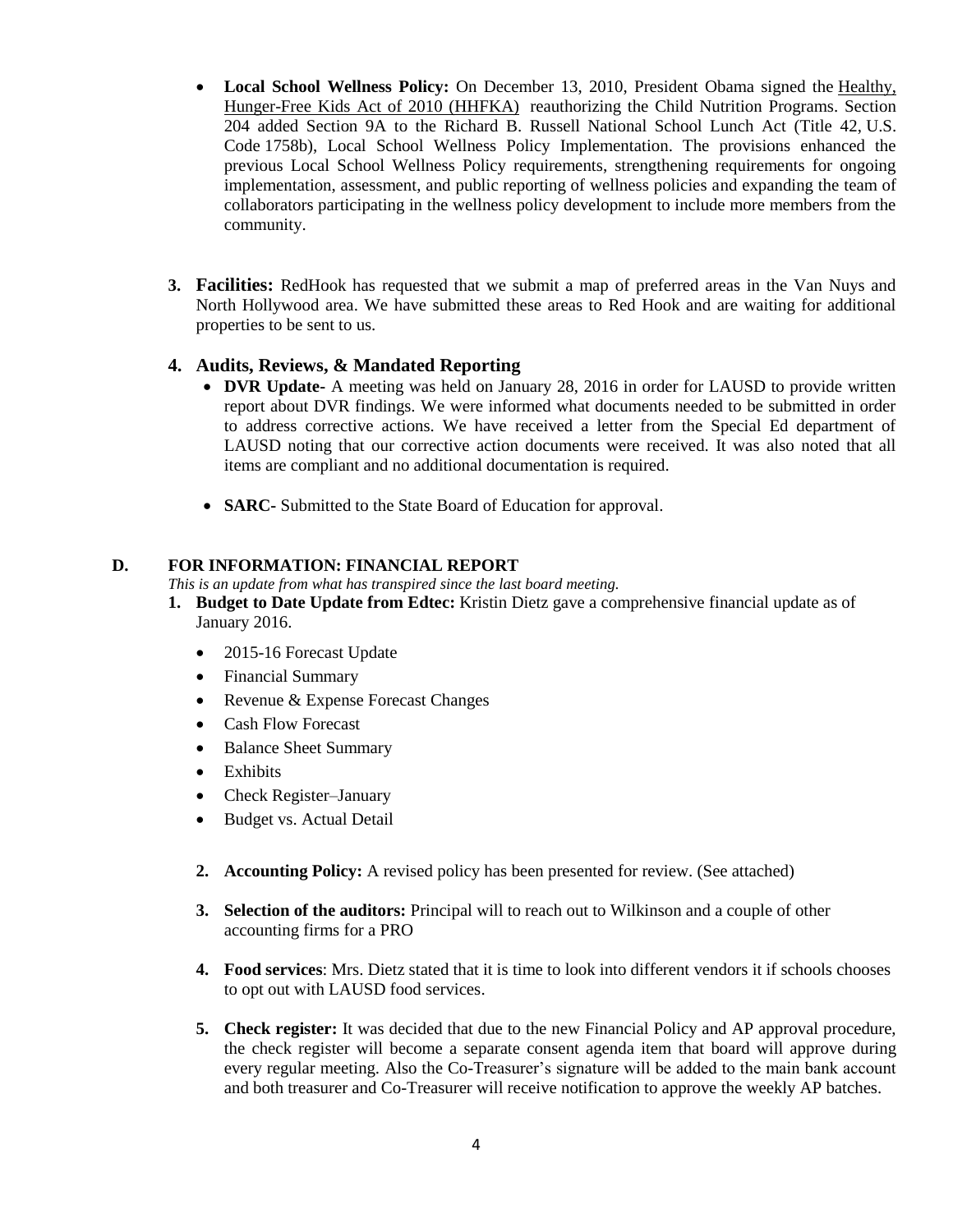# **III. CONSENT AGENDA ITEMS**

*All matters listed under the consent agenda are considered by the Board to be routine and will be approved/enacted by the Board in one motion in the form listed below. Unless specifically requested by a Board member for further discussion or removed from the agenda, there will be no discussion of these items prior to the Board votes on them. The Principal recommends approval of all consent agenda items.* **None**

# **IV. ACTION ITEMS**

# **A. Approval is Requested for Local School Wellness Policy Recommend approval**

 Motion by: Mr. Henderson Seconded by: Dr. Perez Vote: Approved Unanimously

# **V. INFORMATION ITEMS**/**POSSIBLE ACTION:**

- **A. Form 700 Submission:** See Chairperson's report
- **B. Options for Special Education 2016-2017:** Director Stuart gave a thorough explanation on the application that was submitted. (See attached application)
- **C. Revision of Financial Policies and Procedures:** (See attached suggested revisions)
- **D. Charter Safe Renewal:** It is time to renew the contract with CharterSAFE or give the notice of opting out. The Board decided to continue the business contract with the above-mentioned vendor for Liability and workman cop insurance coverage.
- **E. Update on Diversity Committee Meeting:** See Chairperson's report
- **F. Selection of Public Relations Officer:** Mrs. Denise Paquing Morotaya was approved as Ararat Charter School's 2015-16 Public Relations Officer.

#### **Recommend approval**

 Motion by: Dr. Perez Seconded by: Mr. Henderson Vote: Approved Unanimously

**G. Association Update:** None

## **VI. CLOSED SESSION**

*Adjourned to Closed Session at\_\_\_\_\_\_\_\_\_\_\_\_ to consider and/or take action upon any of the following items:*

# **Public Employee Employment (G.C. 54957)**

Title:

- **Certificated Update**
- **Classified Update**

# **CONFERENCE WITH LEGAL COUNSEL: ANTICIPATED LITIGATION**

Possible litigation pursuant to (2) or (3) of subdivision (d) of section 5495956.9: two cases